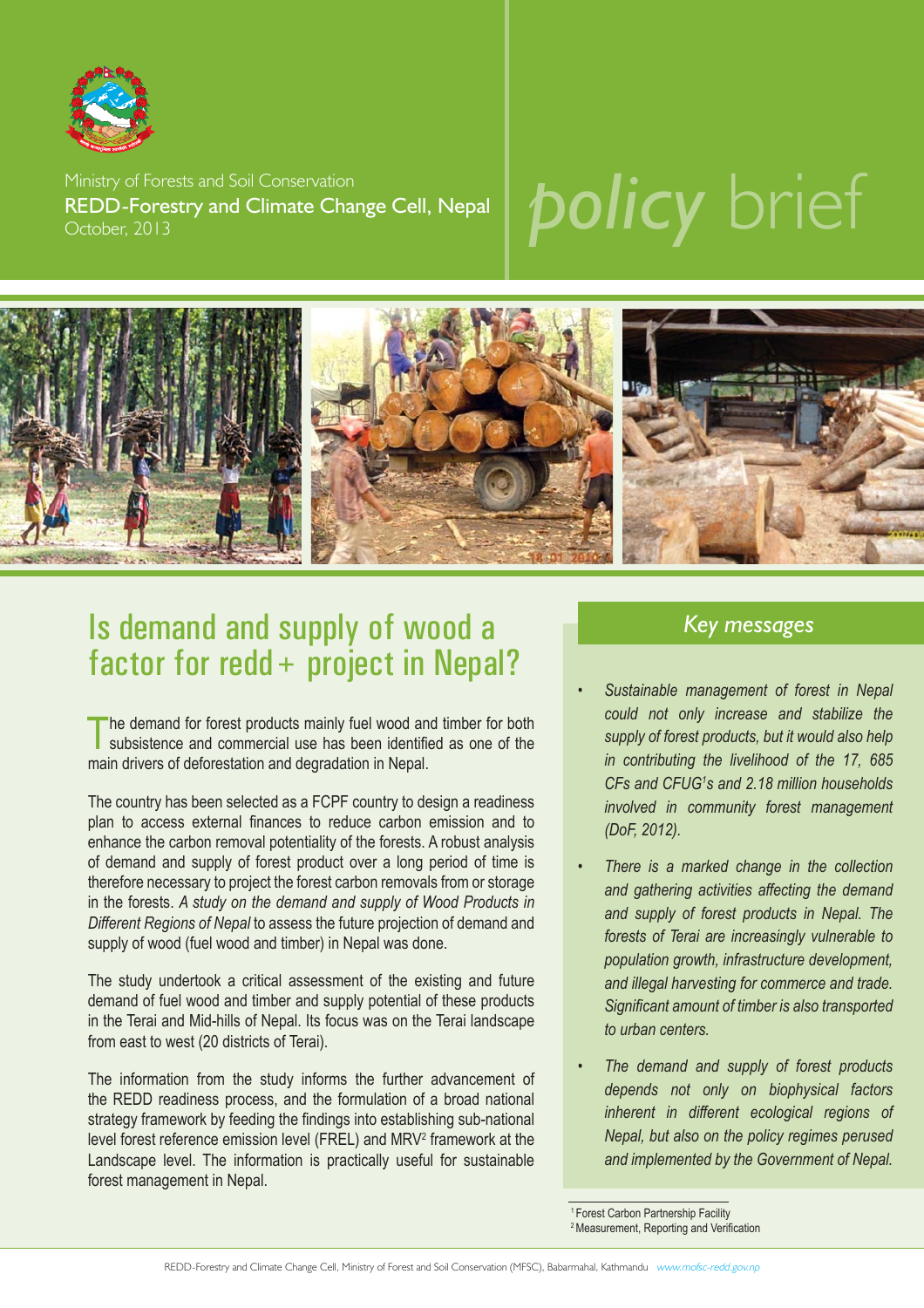### *policy* brief

### Forest and land use areas of Nepal

40% of land area in Nepal is under forests and shrub land. There are three major types of forest management regimes in the Terai region of Nepal;

- Government Managed Forests
- Community Managed Forests
- Private Forests/Trees on Farm.

The total forest area is 1287<sup>3</sup> thousand ha. in Terai while forests and shrub land in the mountains is about 3964 thousand ha. The Non-Cultivated Inclusions (NCI) in the mountains and area under agriculture in the mountains is reported to be 517 and 211 thousand ha respectively.



### Demand and supply of wood products scenario in Nepal

**The supply** of fuel wood was estimated at 2.58 million tons, 5.44 million tons and 0.94 million tons for Terai, hills and mountains respectively in 2011. The supply would increase to 3.72 million tons, 6.96 million tons and 1.13 million tons in 2020 and 5.07 million tons, 9.60 million tons and 1.51 million tons in 2030 for Terai, hills and mountains respectively.

There is a marked change in the collection and gathering activities affecting the demand and supply of forest products in Nepal. The forests of Terai

*Fuel Demand=f (No. of HH, percentage using fuel wood, per capita consumption)*

are increasingly vulnerable to population growth, infrastructure development, and illegal harvesting for commerce and trade. Significant amount of timber is also transported to urban centers of hills.

### Projections of forests products demand in terai, hills and mountain areas

The government of Nepal is the predominant supplier of wood products in Nepal. In other words, it has a monopoly market mainly in the timber products.

The demand for timber and fuel wood from Terai (productive area) currently is way above the supply of the products in the 20 districts of the region.

The total current fuel wood demand for Nepal is about 10.5 million tons per year. The demand would increase to 11.7 million tons in 2020, and to about 13 million tons by 2030.

The demand for fuel wood will continue to increase significantly due to mainly population increase in the Terai. The demand in the Hills and Mountains will increase but at a slower rate. The share of the total population in the mountain is very small.

The projected demand for timber is significantly different in different physiographic regions of Nepal. From Figure-2, it is obvious that the projected Timber demand is highest in the Terai and lowest in the mountain.

3 2011 Department of Forest Nepal reference 4 2011 Community Forest Division report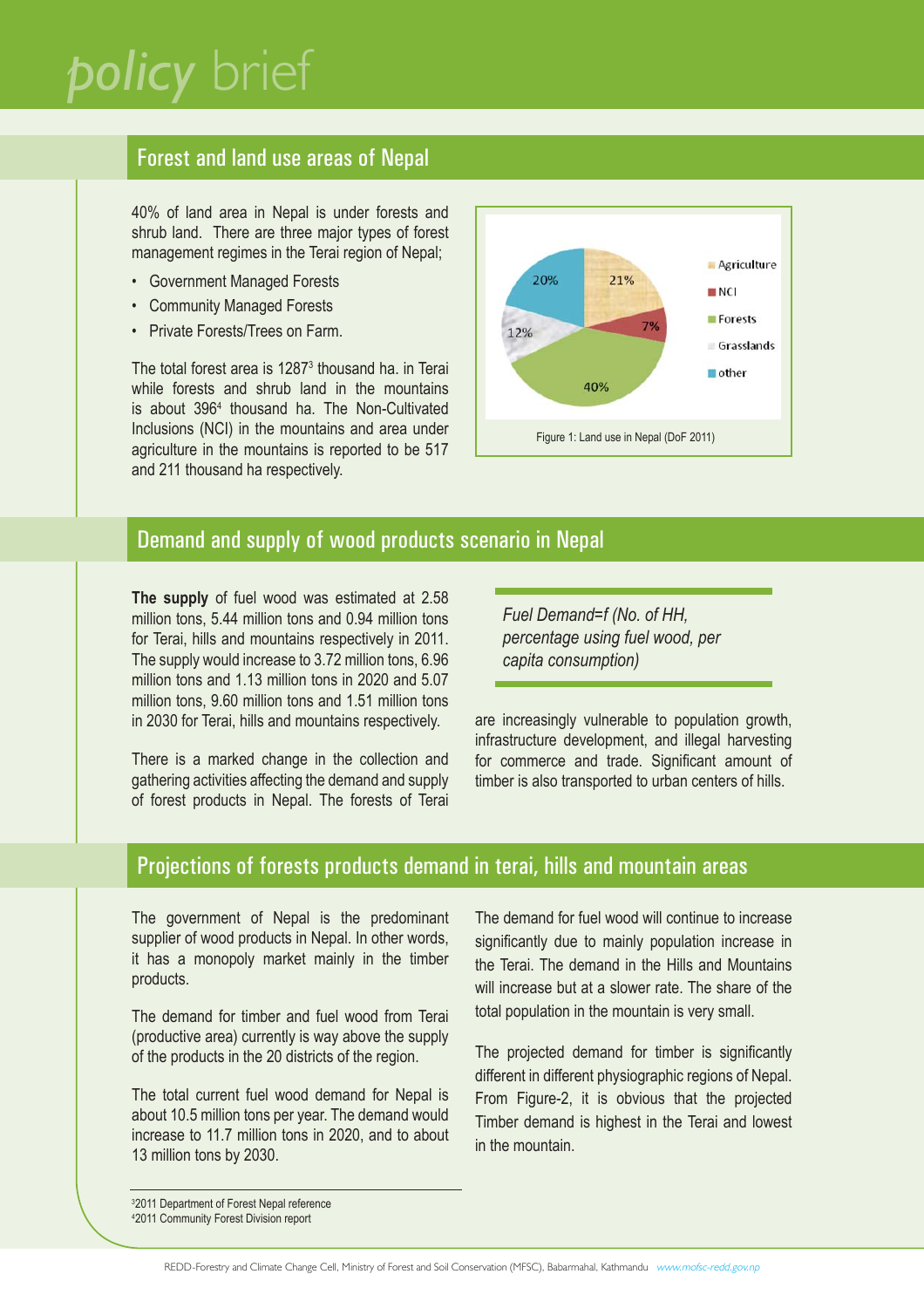## *policy* brief





From Figure-3, it is evident that the fuel-wood demand for Terai will rise from 5.3 million tons to 7 million tons over a period of 20 years due to high population growth.

For the hills, the total demand would rise from 4.4 to 5.2 million tons while in the mountain is estimated to increase from 0.8 to about 0.9 million tons in 2030.

In 2030 there will be a gap in timber supply for increased demand for house construction. Likewise fuel wood production in Terai region would be negative due to high demand of fuel- wood related with different socio-economic conditions. The projected demands are however counteracted by rise in price of timber and use of alternative energy sources.

#### **Changing Nepali economy and its effect on forests of Nepal**

The **economy** of Nepal is transferring from subsistence farming to cash economy. The share of non-agricultural sector in wage employment has increased from 47 to 65% and that of farm income in total household income has declined by more than 33% over the last 15 years. People engaged in overseas employment have also significantly increased over time. 23.4% of households received overseas remittance in 1995/96, 55.8% in 2010/11. The remittance per household has increased from NRs 15,160 to NRs 80,436 within the last 15 years since the transition to cash economy has led to increase per capita income of Nepali people as well (CBS, 2010). This significantly changes the growth and distribution of population, and consumption pattern of fuel wood and timber in Nepal.

#### *Population increase and the demand of wood products from the forests*

The population of Nepal was 26.6 million out of which 17 percent reside in urban areas in 2011. The population is estimated to increase to 28.2 million in 2015, to 30.2 million in 2020 and 34.5 million in 2030. Similarly, the total number of household is estimated to increase to 6.41 million in 2015, to 7.35 million in 2020 and to 9.73 million in 2030 (CBS 2011). The increase in demand for wood products is dictated by the population growth, increase in household numbers and the type of fuel and construction materials used at household level.